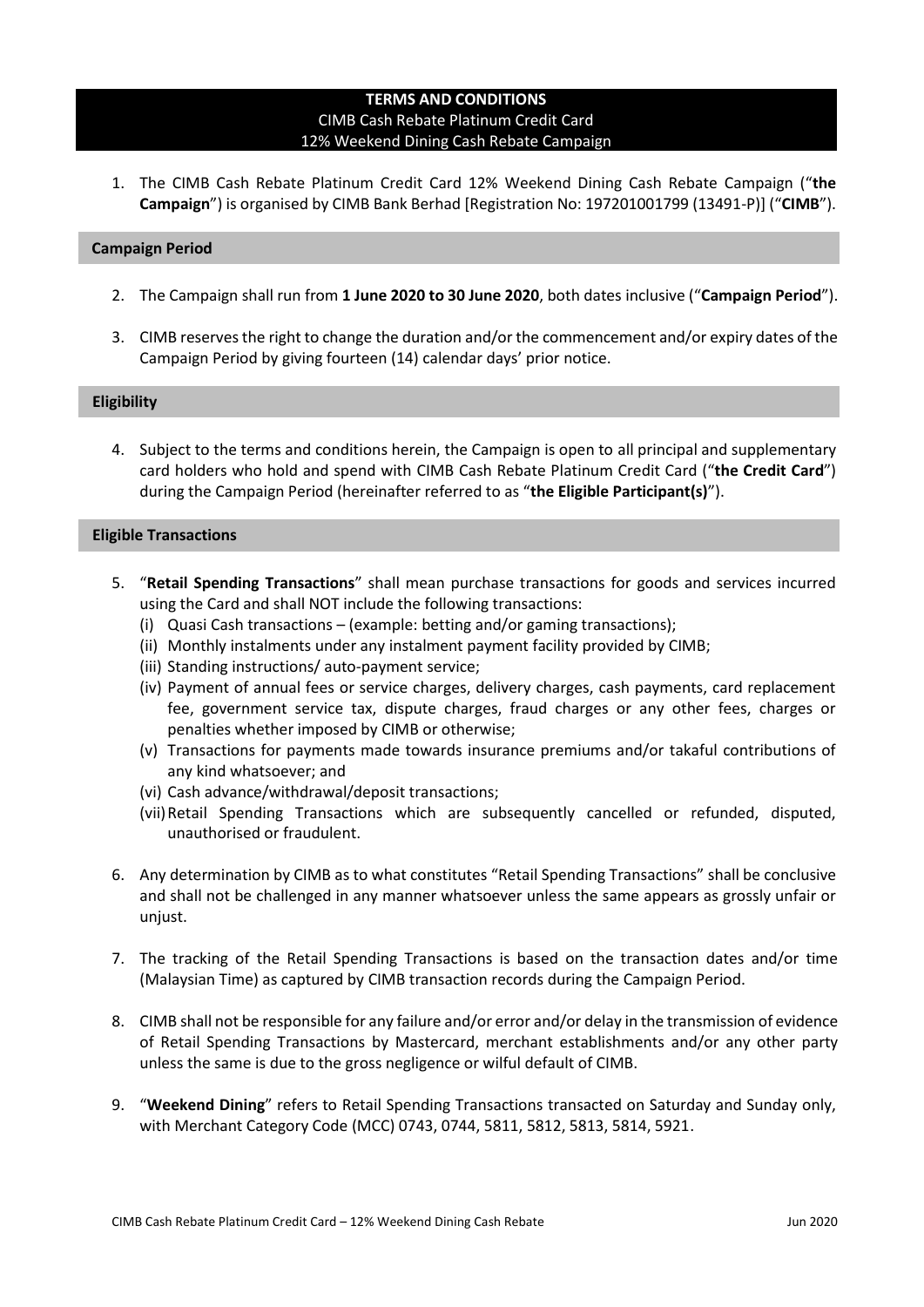10. ''**Cash Rebate**" means cash rebates awarded to Eligible Participants for Weekend Dining charged to the Card.

#### **Participation Criteria**

- 11. No registration is required to participate in this Campaign.
- 12. During the Campaign period, Eligible Participants shall earn 12% Cash Rebate on Weekend Dining transacted in Malaysia and overseas.
- 13. For purpose of calculating the Cash Rebate, foreign currency spending will be converted to Ringgit Malaysia (RM) and shall be based on CIMB's transaction records only, which shall be conclusive, save for manifest error.
- 14. No minimum spend is required to participate in this Campaign.
- 15. 12% Cash Rebate on Weekend Dining awarded to Eligible Participants during the Campaign Period is capped at RM30 per cardholder, per statement cycle.

Example 1:

*Mr. Wong Spent RM450 in Dining with CIMB Cash Rebate Platinum Credit Card in June 2020. The Cash Rebate awarded to him on Weekend Dining will be as below:*

| <b>MCC</b> | Spend (RM) | <b>Transaction</b><br>Day | Cash Rebate at<br>12% (RM) | <b>Cash Rebate</b><br>Earned (RM) |
|------------|------------|---------------------------|----------------------------|-----------------------------------|
| 5812       | 300        | Saturday                  | 36                         | $30*$                             |
| 5813       | 50         | Sunday                    |                            |                                   |
| 5814       | 100        | Monday                    | Not entitled               | Not entitled                      |

*\* Cash Rebate is capped at RM30*

*Mr. Wong will receive RM30 of Cash Rebate for the month of June 2020, which will be reflected in the following month's credit card statement.* 

16. The assignment of Eligible Transactions and MCC and/or the determination of the Eligible Participants' qualifying spend to be entitled for the Cash Rebate in respect of each payment transaction is subject to classification by the respective acquiring bank and it is the responsibility of the particular acquiring bank to assign the correct Eligible Transactions and MCC and/or to determine the Eligible Participants' qualifying spend to the relevant transaction. CIMB shall not be held responsible for any incorrect assignment of the Eligible Transactions and MCC and/or the determination of the Eligible Participant's qualifying spend to the relevant transaction that may result in the non-posting of the Cash Rebate for transactions at the eligible merchants. The Eligible Participants shall not be entitled to claim for any compensation against CIMB for such non-posting of the Cash Rebate due to incorrect assignment by the respective merchant's acquiring bank.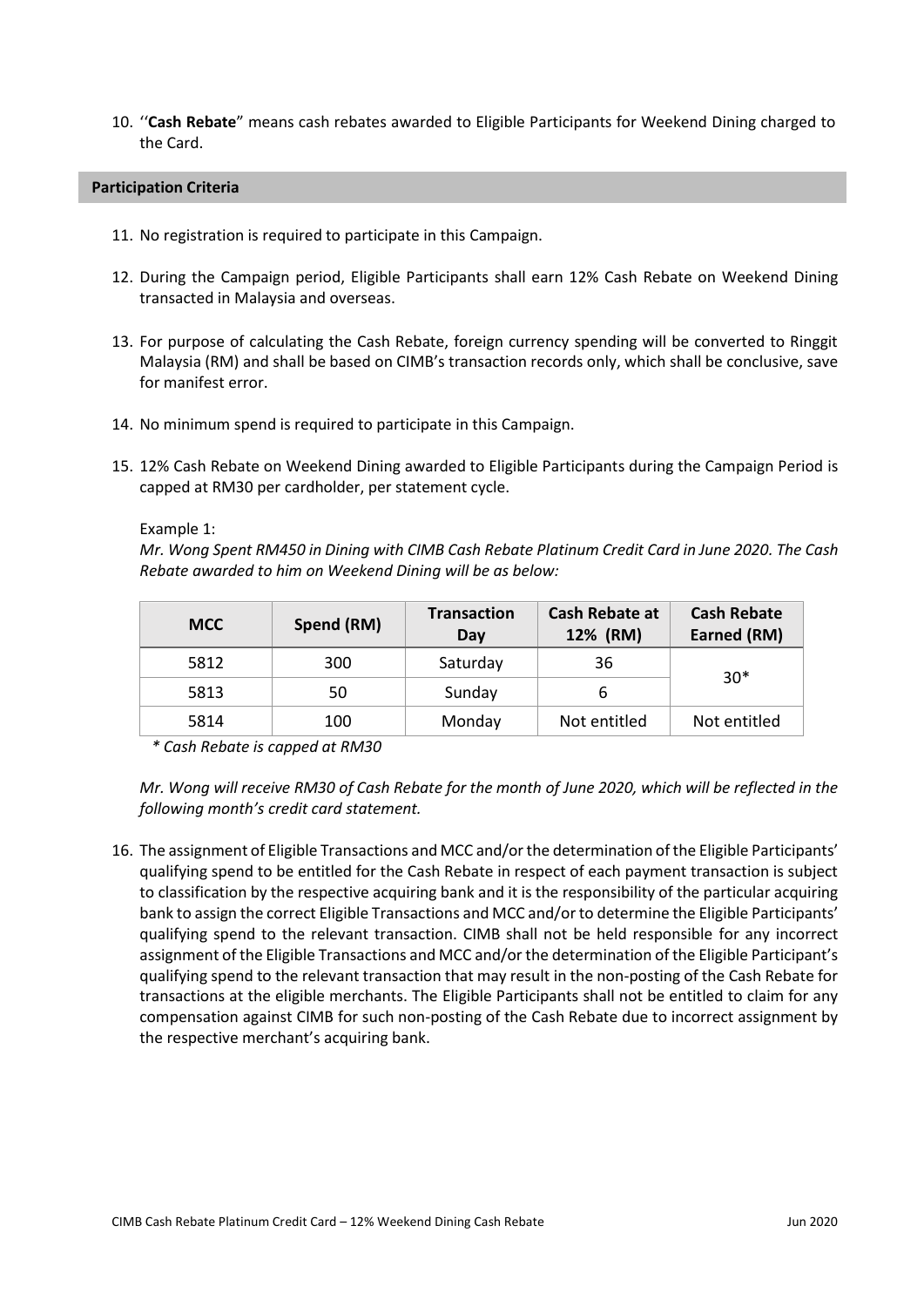## **Fulfillment of Cash Rebate**

- 17. The Cash Rebate earned by the Eligible Participant for each current month will be calculated (rounded down to the nearest Malaysian Ringgit) until the statement date in respect of the said current month and will be posted to the Eligible Participant's Credit Card account in the next month's statement date. If any transactions are disputed or alleged to be fraudulent, the Cash Rebate earned on such transactions may be reversed or cancelled by CIMB at its sole and absolute discretion.
- 18. Cash Rebate earned by Eligible Participant for each current month will not be posted to the Eligible Participant's Credit Card account in the next month's statement date in the event the Eligible Participant fails to make the minimum payment due by the Due Date as per stated in the current month's statement.

## **General Terms & Conditions**

- 19. The Eligible Participant(s) agree that by participating in the Campaign, they:
	- i) have accessed, read and confirm their agreement to these Terms and Conditions;
	- ii) consent to CIMB processing and disclosing their personal data in accordance with the CIMB Group Privacy Notice at [www.cimb.com.my;](http://www.cimb.com.my/)
	- iii) agree that all decisions fairly and reasonably made by CIMB in relation to every aspect of this Campaign, including the Cash Rebate to be given away and determination of the winners, shall be final, binding and conclusive; and
	- iv) agree that CIMB shall not be liable or held responsible to the Eligible Participant(s) if CIMB is unable to perform in whole or in part of any of its obligations in these Terms and Conditions attributable directly or indirectly to:
		- a. the failure of any mechanical or electronic device, data processing system or transmission line;
		- b. electrical failure;
		- c. industrial dispute, war, strike or riot;
		- d. any act of God beyond CIMB 's control; or
		- e. any factor in a nature of a force majeure which is beyond CIMB's reasonable control.
- 20. The Eligible Participant(s) will be disqualified from participating in the Campaign and/or the Cash Rebate will be forfeited if, during the Campaign Period and/or before the crediting of the Cash Rebate:
	- i) The Eligible Participant(s) are in breach of the terms and conditions governing the Eligible Credit Cards;
	- ii) The Eligible Credit Card(s) is/are terminated or closed or be made subject to any attachment, adverse orders made by the Court or any authorities sanctioned by laws; or
	- iii) The Eligible Credit Card(s) is/are delinquent, invalid or cancelled by the Eligible Participant(s) or CIMB.
- 21. CIMB shall have the right to disqualify any Eligible Participants that it determines to be:
	- i) tampering with the entry/participation; and/or
	- ii) acting in breach of these Terms and Conditions.
- 22. CIMB shall have the right to:
	- i) substitute the Cash Rebate with other item(s) of similar cost; and/or
	- ii) extend, shorten, discontinue, cancel, terminate or suspend the Campaign.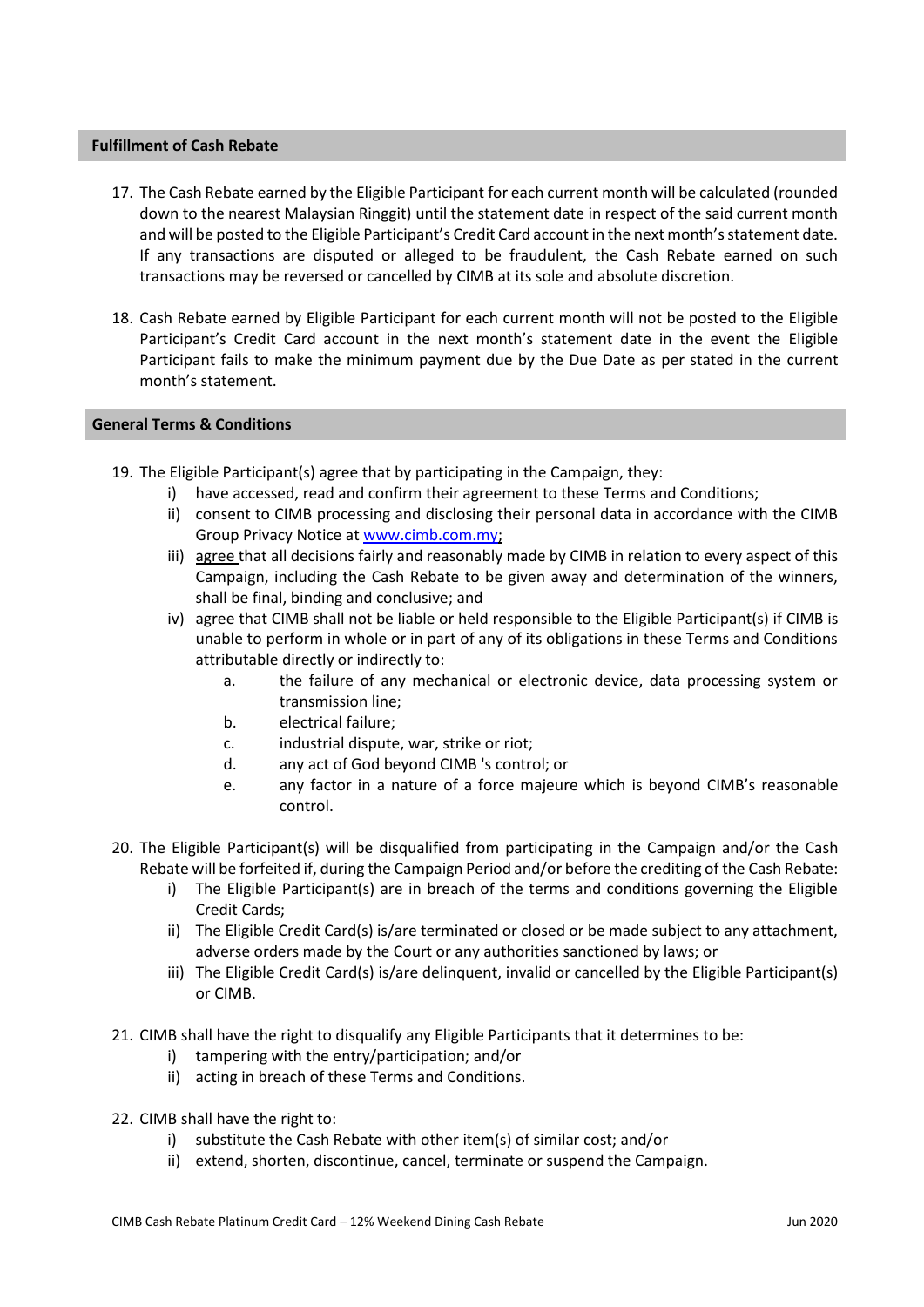by giving seven (7) calendar days' prior notice to the Eligible Participant(s) via:

- i) announcement at CIMB's website; and/or
- ii) notice at CIMB's branches; and/or
- iii) by any other means of notification which CIMB may select.

For avoidance of doubt, CIMB shall not be liable to the Eligible Participant(s) for any losses, damages, costs or expenses as may be suffered or incurred by the Eligible Participant(s) as a direct or indirect result of any Cash Rebate and/or any cancellation, suspension, shortening or extension of the Campaign.

- 23. CIMB shall not be liable to any Eligible Participant(s) or any party for any loss or damage (including but not limited to, loss of income, profits or goodwill, direct or indirect, incidental, consequential, exemplary, punitive or special damages) resulting from:
	- i) The Eligible Participant(s) participation or non-participation in the Campaign; and/or
	- ii) Any non-receipt or delayed receipt by the Eligible Participant(s) of the Short Message Service ("SMS")

unless such loss or damage arises from and is caused directly by CIMB's gross negligence or wilful default.

- 24. a) CIMB shall have right to vary, add, delete, or amend any of these Terms and Conditions ("Amendment") by giving seven (7) calendar days' prior notice to the Eligible Participant(s) via:
	- i) announcement at CIMB's website; and/or
	- ii) notice at CIMB's branches; and/or
	- iii) advertisement in one newspaper of CIMB's choice; and/or
	- iv) by any other means of notification which CIMB may select.
	- b) The Amendment shall be considered as binding on the Eligible Participant(s) from the date as specified by CIMB in the notification.
	- c) Eligible Participant(s) agree to access CIMB's website at regular intervals to view the terms and conditions of the Campaign and to ensure that they are kept up-to date with any variation to these Terms and Conditions.
- 25. CIMB will not be liable to the Eligible Participant(s) for any loss or damage suffered or incurred by the Eligible Participant(s) as a direct or an indirect result of the Amendment.
- 26. The Eligible Participant(s) shall fully indemnify and keep CIMB indemnified against any fee, cost, charge, expense, loss, damage or liability which CIMB may incur as a result of:
	- i) the Eligible Participant(s)' participation in the Campaign; and/or
	- ii) the Eligible Participant(s)' receipt, redemption or use of the Cash Rebate.
- 27. These Terms and Conditions:
	- i) shall prevail over any provisions or representations contained in any other materials advertising the Campaign; and
	- ii) are to be read together with the prevailing terms and conditions of the Eligible Credit Cards which shall apply in addition to these Terms and Conditions.
- 28. These Terms and Conditions shall be subject to any prevailing laws, regulations and guidelines, directives, notices issued by Bank Negara Malaysia or any other body having supervisory authority over CIMB from time to time.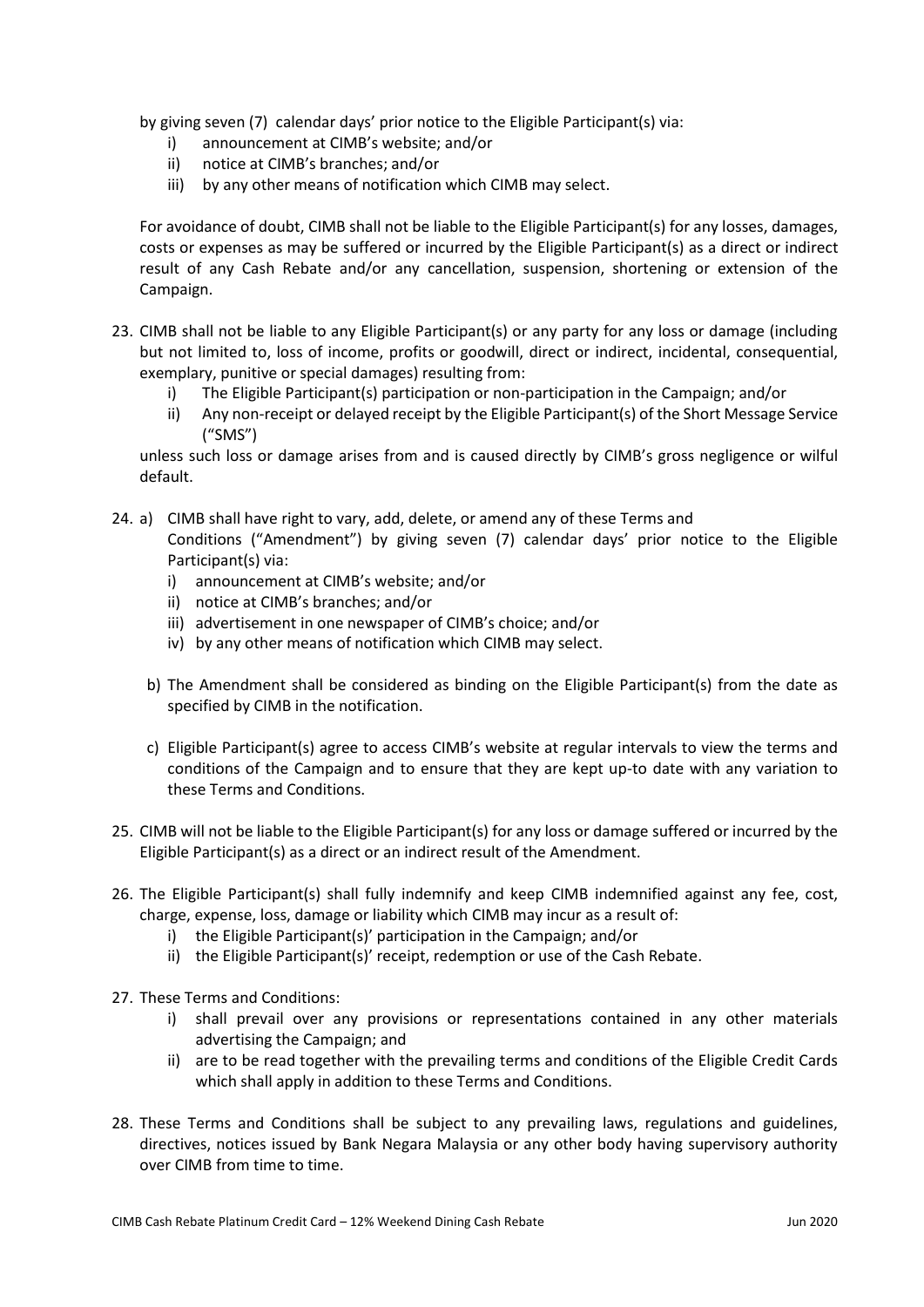29. a) Eligible Participant(s) may contact CIMB's Customer Resolution Unit ("CRU") for any feedback and/or complaint in relation to this Campaign via letter, phone call, and email: Address: CIMB Bank Berhad, Customer Resolution Unit (CRU), P.O. Box 10338, GPO Kuala Lumpur, 50710 Wilayah Persekutuan Telephone No: +603-6204 7788 Email: cru@cimb.com

b) CIMB may change the above contact details by notifying the Eligible Participant(s) by way of announcement at CIMB's website or by any other means of notification which CIMB may select.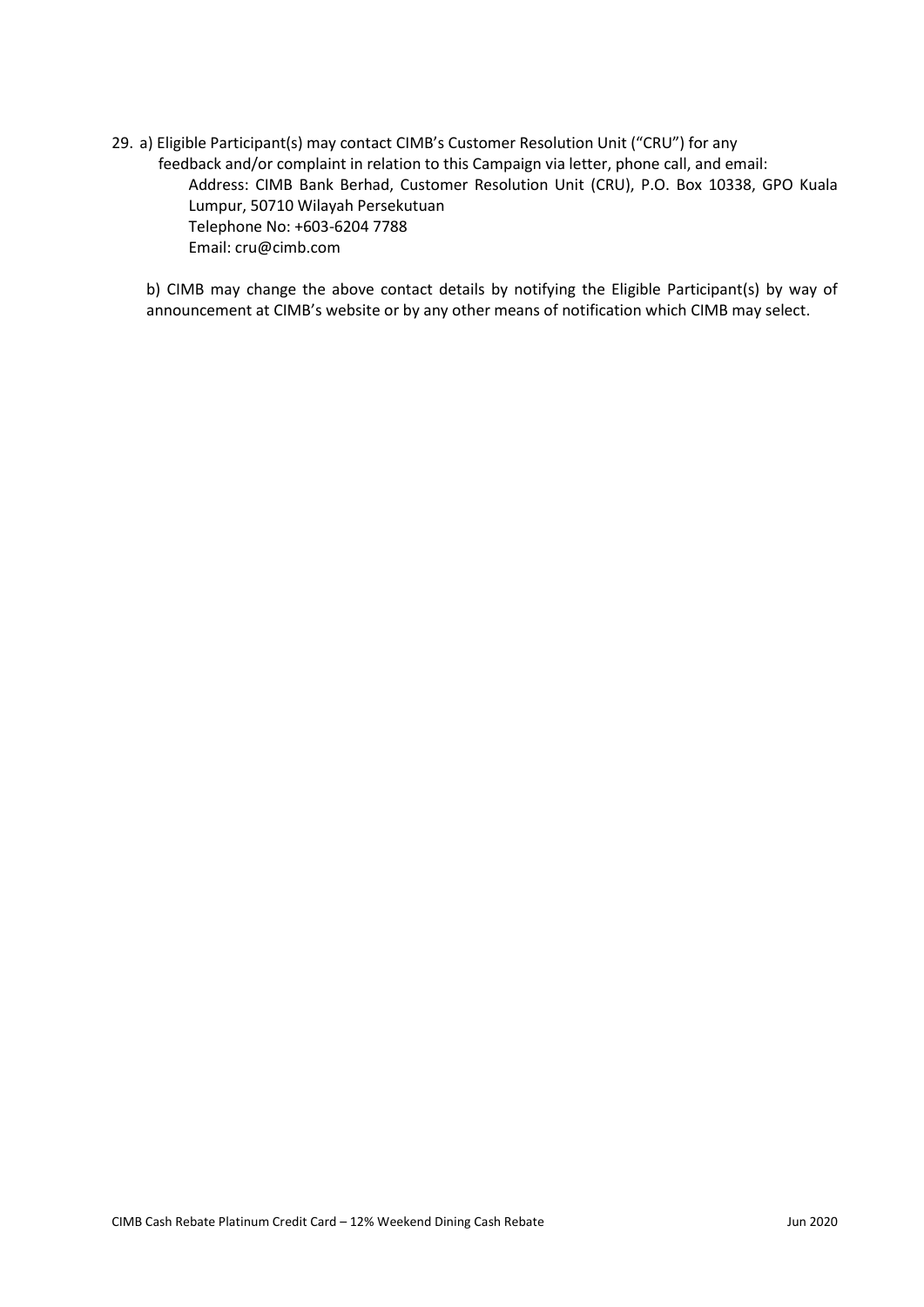# **TERMA-TERMA DAN SYARAT-SYARAT** Kempen "CIMB Cash Rebate Platinum Credit Card 12% Weekend Dining Cash Rebate"

1. Kempen "CIMB Cash Rebate Platinum Credit Card 12% Weekend Dining Cash Rebate" ("**Kempen**") adalah dianjurkan oleh CIMB Bank Berhad [No Pendaftaran: 197201001799 (13491-P) ("**CIMB**").

### **Tempoh Kempen**

- 2. Kempen ini akan berlangsung dari **1 Jun 2020 to 30 Jun 2020**, termasuk kedua-dua tarikh ("**Tempoh Kempen**").
- 3. CIMB menyimpan hak untuk menukar tempoh dan/atau tarikh permulaan dan/atau tarikh tamat Tempoh Kempen dengan memberikan notis terdahulu selama empat belas (14) hari calendar.

#### **Kelayakan**

4. Tertakluk kepada terma-terma dan syarat-syarat di sini, Kempen ini adalah terbuka kepada semua pemegang kad utama dan tambahan yang memegang dan membelanja dengan Kad Kredit CIMB Cash Rebate Platinum ("**Kad Kredit**") semasa Tempoh Kempen (selepas ini dirujuk sebagai "**Peserta Layak**").

## **Transaksi Layak**

- 5. "**Transaksi Perbelanjaan Runcit**" bermaksud transaksi-transaksi pembelian untuk barangan dan perkhidmatan tertanggung menggunakan Kad dan TIDAK termasuk transaksi-transaksi berikut:
	- (i) Transaksi Tunai Separa ('Quasi') (contoh: transaksi pertaruhan dan/atau perjudian);
	- (ii) Ansuran bulanan di bawah kemudahan pembayaran ansuran yang disediakan oleh CIMB;
	- (iii) Arahan tetap/perkhidmatan pembayaran auto;
	- (iv) Pembayaran yuran tahunan atau caj perkhidmatan, caj penghantaran, pembayaran tunai, fi penggantian kad, cukai perkhidmatan kerajaan, caj pertikaian, caj penipuan atau sebarang yuran, caj atau penalti yang lain sama ada dikenakan oleh CIMB atau sebaliknya;
	- (v) Transaksi untuk pembayaran yang dibuat ke atas premium insurans dan/atau sumbangan takaful dalam apa jua jenis sekalipun; dan
	- (vi) Transaksi pendahuluan/pengeluaran/deposit tunai;
	- (vii) Transaksi Perbelanjaan Runcit yang kemudiannya dibatalkan atau dibayar balik, dipertikaikan, tidak sah atau penipuan.
- 6. Apa-apa penentuan oleh CIMB tentang apa merupakan "Transaksi Perbelanjaan Runcit" adalah konklusif dan tidak boleh dicabar dalam apa cara sekalipun melainkan jika ia dilihat sebagai terlalu tidak adil.
- 7. Pengesanan Transaksi Perbelanjaan Runcit adalah berdasarkan kepada tarikh dan/atau masa transaksi (waktu Malaysia) yang ditangkap dalam rekod-rekod transaksi CIMB semasa Tempoh Kempen.
- 8. CIMB tidak akan bertanggungjawab untuk apa-apa kegagalan dan/atau kesilapan dan/atau kelewatan dalam penghantaran bukti Transaksi Perbelanjaan Runcit oleh MasterCard, pertubuhan pedagang dan/atau mana-mana pihak lain melainkan jika ia disebabkan oleh kecuaian melampau dan keingkaran sengaja CIMB.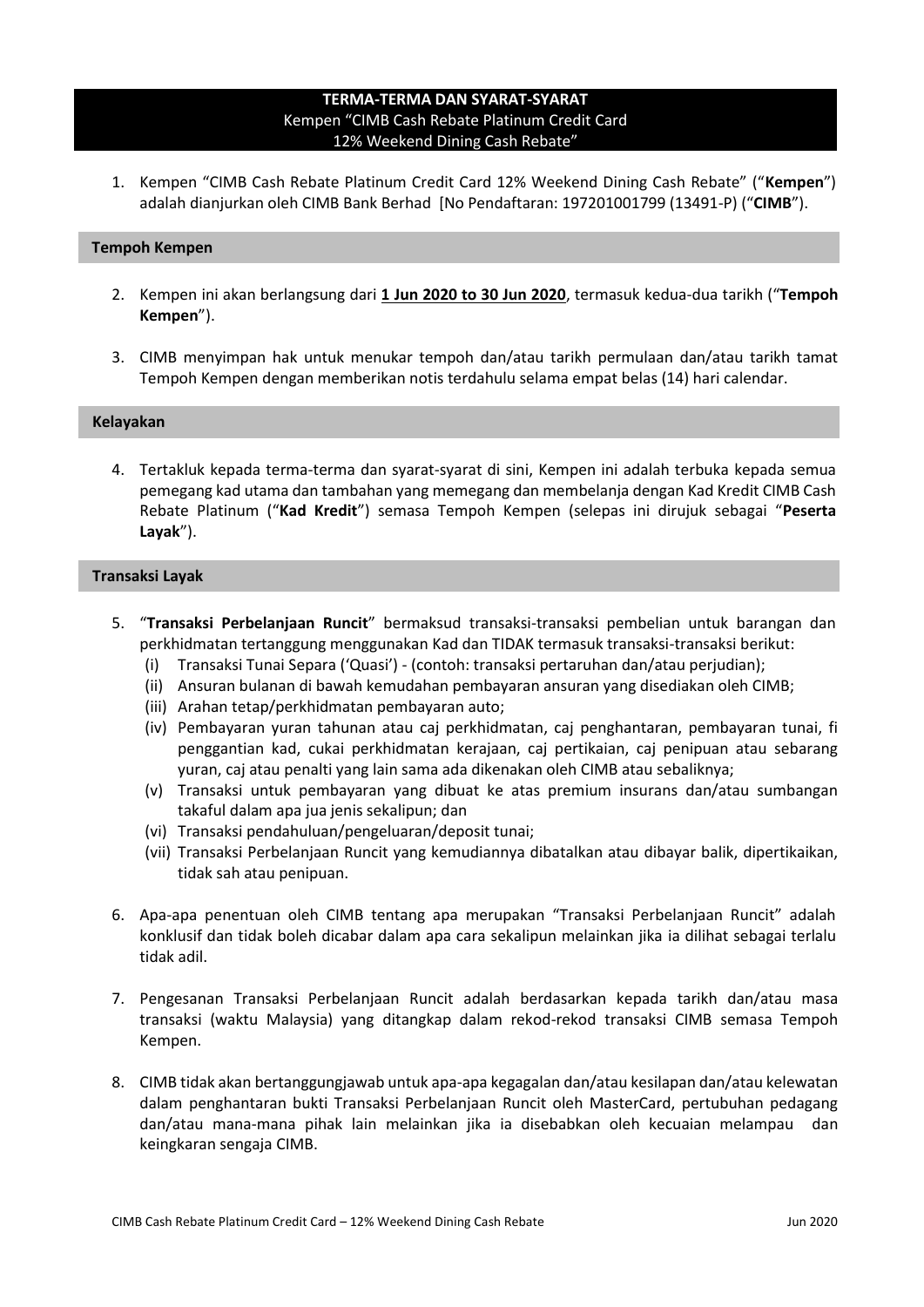- 9. "**Makan Minum Hujung Minggu**" merujuk kepada Transaksi Perbelanjaan Runcit yang dilakukan pada Sabtu dan Ahad sahaja, dengan Kod Kategori Peniaga (MCC) 0743, 0744, 5811, 5812, 5813, 5814, 5921.
- 10. ''**Rebat Tunai**" bermaksud rebat tunai yang diberikan kepada Peserta Layak untuk Makan Minum Hujung Minggu yang dicajkan kepada Kad.

### **Kriteria Penyertaan**

- 11. Tiada pendaftaran diperlukan untuk menyertai Kempen ini.
- 12. Semasa Tempoh Kempen, Peserta Layak akan mendapat 12% Rebat Tunai pada Makan Minum Hujung Minggu yang dilakukan dalam Malaysia dan di luar negara.
- 13. Untuk tujuan pengiraan Rebat Tunai, perbelanjaan mata wang asing akan ditukarkan kepada Ringgit Malaysia (RM) dan hendaklah berdasarkan rekod transaksi CIMB sahaja, yang hendaklah menjadi muktamad, melainkan kesilapan nyata.
- 14. Tiada perbelanjaan minimum yang diperlukan untuk menyertai Kempen ini.
- 15. 12% Rebat Tunai pada Makan Minum Hujung Minggu yang diberikan kepada Peserta Layak semasa Tempoh Kempen adalah dihadkan pada RM30 bagi setiap pemegang kad, untuk setiap kitaran penyata.

Contoh 1:

*Encik Wong membelanjakan RM450 dalam Makan Minum dengan Kad Kredit CIMB Cash Rebate Platinum pada Jun 2020. Rebat Tunai yang diberikan kepadanya pada Makan Minum Hujung Minggu adalah seperti berikut:*

| <b>MCC</b> | Perbelanjaan<br>(RM) | <b>Hari Transaksi</b> | <b>Rebat Tunai</b><br>pada 12% (RM) | <b>Rebat Tunai</b><br>Yang Diperolehi<br>(RM) |
|------------|----------------------|-----------------------|-------------------------------------|-----------------------------------------------|
| 5812       | 300                  | Sabtu                 | 36                                  | $30*$                                         |
| 5813       | 50                   | Ahad                  | b                                   |                                               |
| 5814       | 100                  | <b>Isnin</b>          | Tidak layak                         | Tidak layak                                   |

*\* Rebat Tunai adalah dihadkan pada RM30*

*Encik Wong akan menerima RM30 Rebat Tunai untuk bulan Jun 2020, yang akan ditunjukkan dalam penyata kad kredit bulan berikutnya.*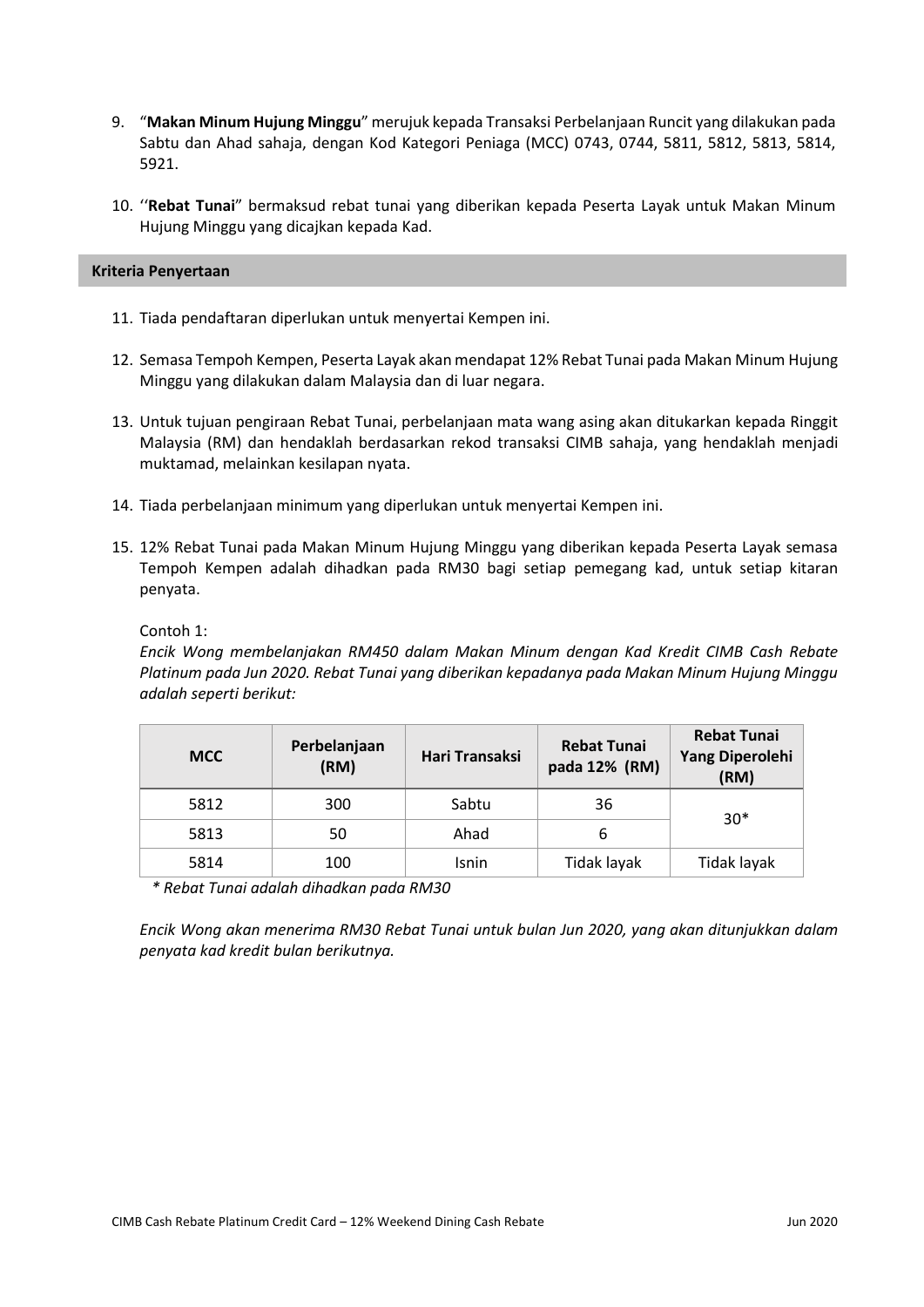16. Penentuan Jenis Transaksi Layak dan MCC dan/atau penentuan perbelanjaan layak Peserta Layak yang melayakkan Rebat Tunai berkenaan dengan setiap transaksi pembayaran adalah tertakluk kepada klasifikasi oleh bank pemeroleh masing-masing dan ia adalah tanggungjawab bank pemeroleh tertentu untuk menentukan Jenis Transaksi Layak dan MCC yang tepat dan/atau menentukan perbelanjaan layak Peserta Layak kepada transaksi yang berkaitan. CIMB tidak akan dipertanggungjawabkan terhadap sebarang penentuan Jenis Transaksi Layak dan MCC yang tidak tepat dan/atau penentuan perbelanjaan layak Peserta Layak kepada transaksi yang berkaitan yang boleh menyebabkan Rebat Tunai bagi transaksi dengan peniaga layak gagal diposkan. Peserta Layak tidak berhak menuntut sebarang pampasan daripada CIMB atas kegagalan pengeposan Rebat Tunai yang disebabkan oleh penentuan yang tidak tepat oleh bank pemeroleh peniaga masing-masing.

### **Pemenuhan Rebat Tunai**

- 17. Rebat Tunai yang diperolehi oleh Peserta Layak bagi setiap bulan semasa akan dikira (dibundarkan ke bawah ke Ringgit Malaysia yang terdekat) sehingga tarikh penyata berkenaan dengan bulan semasa tersebut dan akan diposkan dalam akaun Kad Kredit Peserta Layak pada tarikh penyata bulan berikutnya. Sekiranya apa-apa transaksi dipertikaikan atau didakwa sebagai penipuan, Rebat Tunai yang diperolehi daripada transaksi tersebut boleh dibalikkan atau dibatalkan oleh CIMB atas budi bicara tunggal dan mutlaknya.
- 18. Rebat Tunai yang diperolehi oleh Peserta Layak untuk setiap bulan semasa tidak akan diposkan ke akaun Kad Kredit Peserta Layak pada tarikh penyata bulanan berikutnya sekiranya Peserta Layak gagal untuk membuat pembayaran minimum yang kena dibayar pada Tarikh Matang seperti yang dinyatakan dalam penyata bulan semasa.

## **Terma-terma & Syarat-syarat Am**

- 19. Dengan menyertai Kempen ini, Peserta Yang Layak dianggap telah:
	- i) membaca, memahami dan bersetuju untuk terikat oleh Terma-Terma & Syarat-Syarat ini;
	- ii) memberi persetujuan kepada CIMB untuk memproses dan mendedahkan data peribadi mereka menurut Notis Privasi Kumpulan CIMB yang terdapat d[i www.cimb.com.my;](http://www.cimb.com.my/)
	- iii) bersetuju bahawa semua keputusan yang dilakukan secara adil dan munasabah oleh CIMB berkenaan dengan setiap aspek Kempen ini, termasuk Rebate Tunai yang diberikan dan penentuan Peserta Yang Layak, hendaklah muktamad, terikat dan konklusif; dan
	- iv) bersetuju bahawa CIMB tidak akan dalam apa cara sekalipun dipertanggungjawabkan atau bertanggungjawab kepada Peserta Yang Layak sekiranya CIMB tidak dapat melaksanakan keseluruhan atau sebahagian kewajipannya di sini, disebabkan secara langsung atau tidak langsung oleh sebab:
		- a. kegagalan mana-mana peranti mekanikal atau elektronik, sistem pemprosesan data, talian penghantaran;
		- b. kegagalan elektrik;
		- c. pertikaian industri, perang, mogok atau rusuhan;
		- d. apa-apa bencana alam ("*act of God*") di luar kawalan CIMB; atau
		- e. akibat daripada apa-apa faktor dalam bentuk *force majeure* yang berada di luar kawalan munasabah CIMB.
- 20. Peserta Yang Layak akan dilucutkan kelayakan daripada menyertai Kempen ini dan/atau Rebate Tunai akan ditarik balik sekiranya, semasa Tempoh Kempen dan/atau sebelum pengkreditan Rebate Tunai:
	- i) Kad-kad Kredit Yang Layak milik Peserta Yang Layak telah melanggar terma-terma dan syaratsyarat yang mengawal Kad-kad Kredit Yang Layak;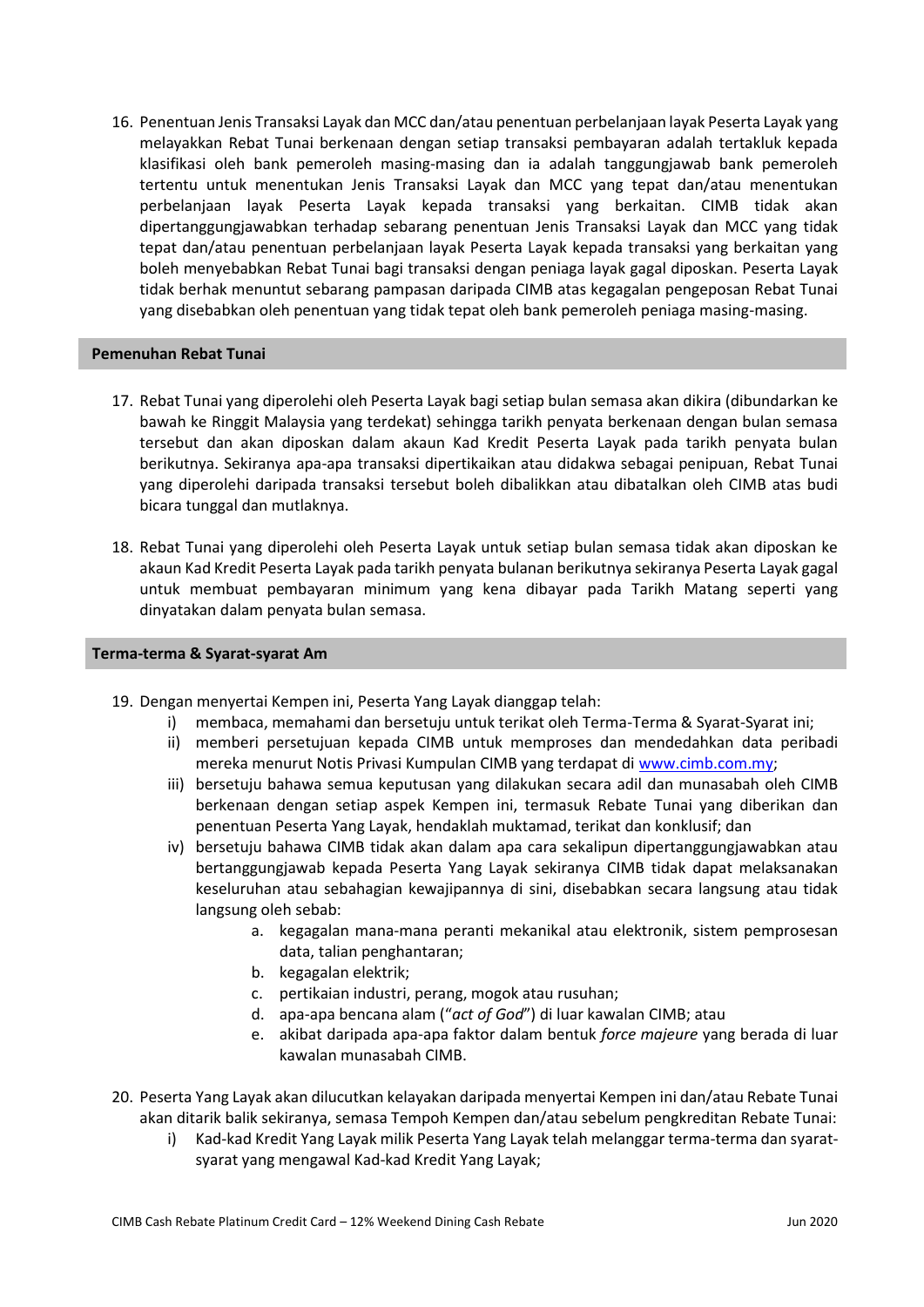- ii) Kad-kad Kredit Yang Layak telah ditamatkan atau ditutup atau tertakluk kepada apa-apa ikatan, perintah bertentangan yang dikenakan oleh Mahkamah atau mana-mana pihak berkuasa yang diiktirafkan oleh undang-undang; atau
- iii) Kad-kad Kredit Yang Layak adalah delinkuen, tidak sah atau dibatalkan oleh Peserta Yang Layak atau CIMB.
- 21. CIMB menyimpan hak atas budi bicara tunggalnya untuk melucutkan kelayakan mana-mana Peserta Yang Layak yang ia tentukan:
	- i) mengganggu proses penyertaan; dan/atau
	- ii) bertindak memungkiri atau berpotensi memungkiri Terma-Terma dan Syarat-Syarat ini.
- 22. CIMB menyimpan hak untuk:
	- i) menggantikan Rebate Tunai dengan mana-mana barangan yang mempunyai kos setara; dan/atau
	- ii) melanjutkan, memendekkan, menghentikan, membatalkan, menamatkan atau menggantungkan Kempen ini

dengan memberikan notis terdahulu tujuh (7) hari kalendar kepada Peserta Yang Layak melalui:

- i) paparan komunikasi elektronik di laman web CIMB; dan/atau
- ii) cawangan-cawangan CIMB; dan/atau
- iii) melalui apa-apa kaedah notifikasi lain yang boleh dipilih oleh CIMB.

Bagi mengelakkan keraguan, apa-apa pelanjutan, pemendekan, pemberhentian, pembatalan, penamatan atau penggantungan Kempen ini oleh CIMB tidak akan melayakkan mana-mana Peserta Yang Layak atau mana-mana jua orang lain kepada apa-apa tuntutan atau pampasan terhadap CIMB bagi apa-apa kerugian atau kehilangan yang dialami atau ditanggung oleh Peserta Yang Layak akibat secara langsung atau tidak langsung oleh tindakan pelanjutan, pemendekan, pemberhentian, pembatalan, penamatan atau penggantungan Kempen ini.

- 23. CIMB tidak akan bertanggungjawab kepada Peserta Yang Layak atau mana-mana pihak bagi apa-apa kehilangan atau kerugian apa jua sifat sekalipun yang dialami (termasuk tetapi tidak terhad kepada kehilangan pendapatan, keuntungan atau nama baik, secara langsung atau tidak langsung, sampingan, berbangkit, teladan, punitif atau ganti rugi khas mana-mana pihak) yang timbul daripada:
	- i) penyertaan atau bukan penyertaan Peserta Yang Layak di dalam Kempen ini; dan/atau
	- ii) kegagalan untuk menerima atau kelewatan dalam menerima Khidmat Pesanan Ringkas ("**SMS**") oleh Peserta Yang Layak

melainkan jika ia timbul daripada dan disebabkan secara langsung oleh kecuaian melampau dan keingkaran sengaja CIMB.

- 24. a) CIMB menyimpan hak untuk meminda (sama ada penambahan, pemadaman, pengubahsuaian, pindaan atau apa-apa jua) ("**Pindaan**") mana-mana terma-terma dan syarat-syarat di sini dengan memberikan notis terdahulu tujuhF (7) hari kalendar kepada Peserta Yang Layak melalui:
	- i) paparan komunikasi elektronik di laman web CIMB; dan/atau
	- ii) cawangan-cawangan CIMB; dan/atau
	- iii) melalui iklan mengenai Pindaan dalam satu surat khabar pilihan CIMB; dan/atau
	- iv) melalui apa-apa kaedah notifikasi lain yang boleh dipilih oleh CIMB.

b) Pindaan akan dianggap terikat ke atas Peserta Yang Layak dari tarikh notifikasi tersebut atau dari tarikh lain seperti yang boleh dinyatakan oleh CIMB dalam notifikasi.

c) Peserta Yang Layak mengakui dan bersetuju untuk mengakses laman web CIMB pada selang masa yang tetap untuk menyemak Terma-terma dan Syarat-syarat Kempen ini dan memastikan bahawa